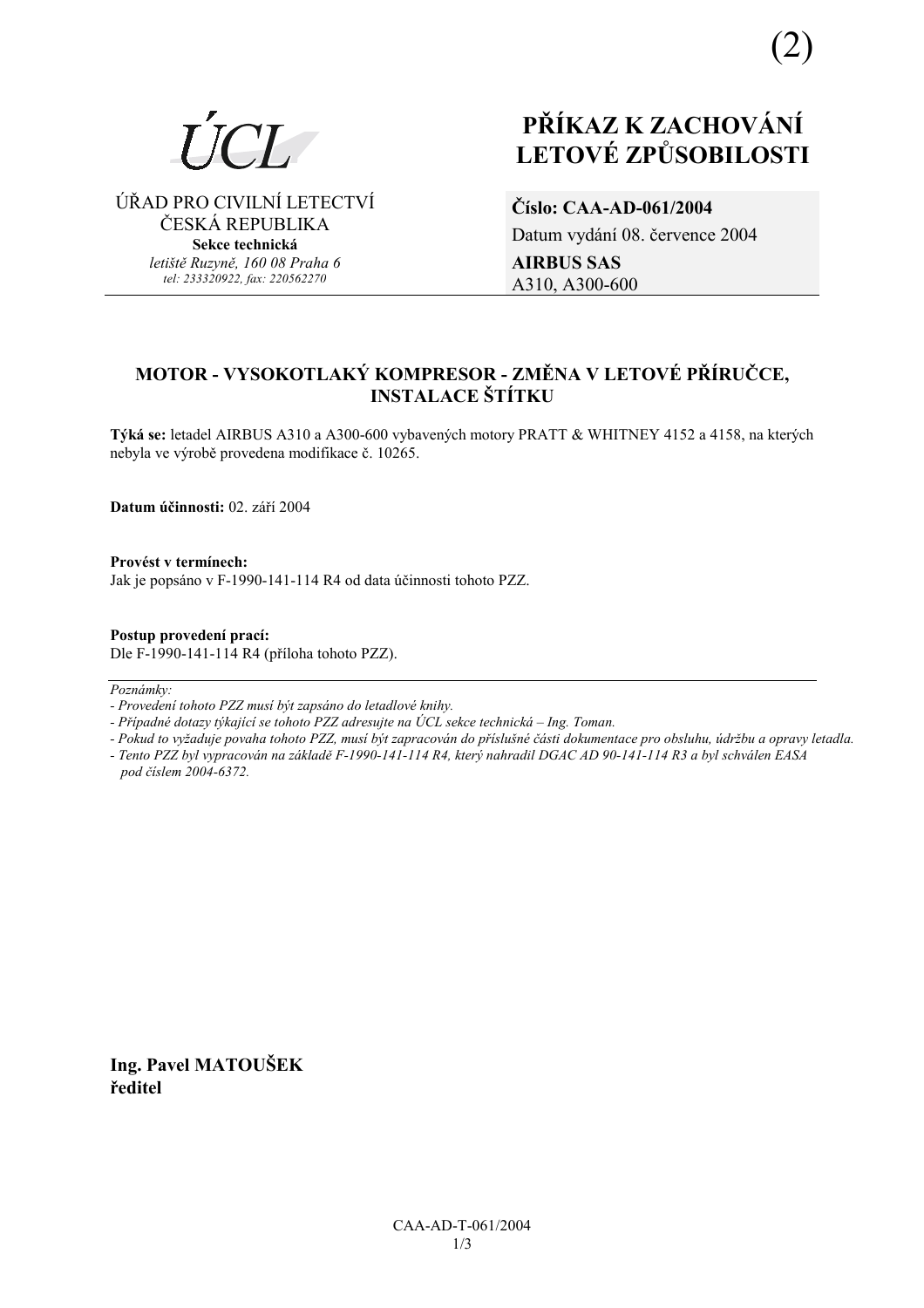#### **DGAC AD No.: F-1990-141-114 R4**  AD replaced: 90-141-114 R3

June 23, 2004

#### **AIRBUS SAS A310, A300-600**

Type certificate(s) No.: 72 TCDS No.: 145 ATA chapter: 73

This AD is published by the DGAC on behalf of EASA, the Primary Airworthiness Authority for the affected product.

## **PW4000 series engines - HPC damage and surge**

## **1. EFFECTIVITY:**

AIRBUS A310 and A300-600 aircraft fitted with PRATT & WHITNEY 4152 and 4158 engines on which AIRBUS production modification No. 10265 has not been embodied.

## **2. REASONS:**

This Airworthiness Directive (AD) is issued to prevent damage of the high pressure compressor and engine surge.

Revision 4 of this AD reduces the scope of the "effectivity" paragraph and does not introduce any new action.

# **3. MANDATORY ACTIONS AND COMPLIANCE TIMES:**

The following measures are rendered mandatory within 30 days from the effective date of this AD at original issue:

1. Enter into the aircraft flight manual the Temporary Revision No 2.040.0/7 for A310 and 2.04.00/3 for A300- 600.

2. According to the AIRBUS INDUSTRIE Service Information Letter No 72-001 Revision 1 install in the cockpit a placard indicating the following:

> "BEFORE TAKE OFF, SET ENG ANTI ICE TO ON KEEP ENG ANTI ICE ON FOR ANY OPERATION BELOW 15,000 FT"

3. Accomplishment of the AIRBUS INDUSTRIE Service Bulletin A310-73-2020 or A300-73-6016 (AIRBUS INDUSTRIE modification 8874) related to Service Bulletin PRATT & WHITNEY PW4ENG 73-110 is relieving from the requirements 1 and 2 mentioned here above, provided that both engines fitted on the aircraft are equipped with FADEC SCN 10E/U or with FADEC SCN 10F/U (AIRBUS INDUSTRIE Service Bulletin A310-73-2022 or A300-73-6018).

**Note 1:** A return to a situation whereby both engines are not equipped with FADEC SCN 10E/U or FADEC SCN 10F/U is not allowed after the specified requirements 1 and 2 mentioned here above have been cancelled.

**Note 2:** In the case that only one engine/FADEC has been modified. The requirements 1 and 2 specified here above apply.

**Note 3:** Accomplishment of Service Bulletin AIRBUS INDUSTRIE A310-73-2020 or A300-73-6016 requires either previous or simultaneous incorporation of both Service Bulletins PRATT & WHITNEY PW4ENG 72-147 and PW4ENG 72-197.